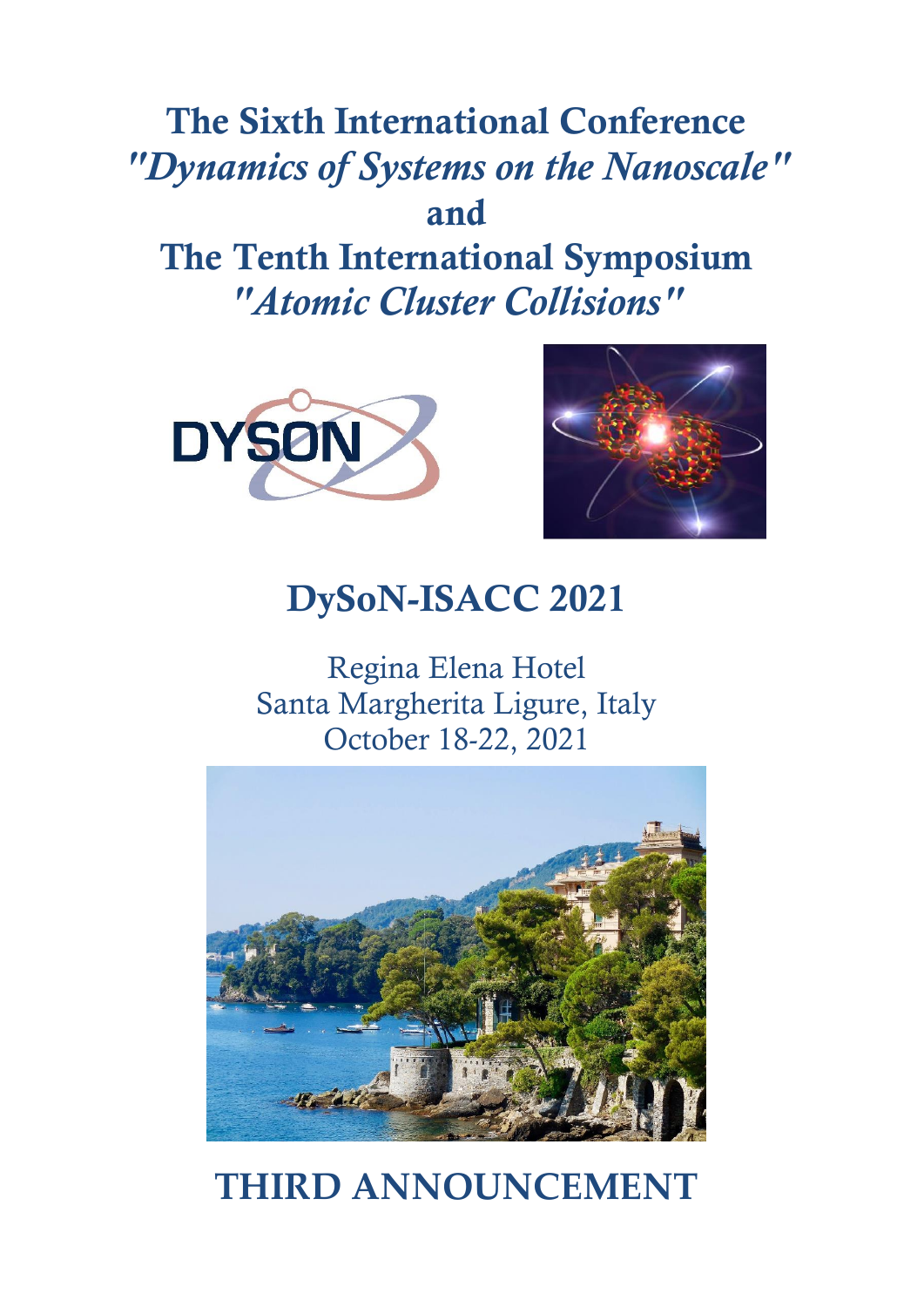#### *Scope*

The Sixth International Conference "[Dynamics of Systems on the Nan](https://dyson-conference.org/)oscale" (DySoN) and the tenth International Symposium ["Atomic Cluster Collisions"](http://www.isacc-portal.org/) (ISACC) are organized jointly under the title **"DySoN-ISACC 2021 Conference"**.

The DySoN-ISACC 2021 Conference will take place on **October 18-22, 2021** in Santa Margherita Ligure, Italy. It is co-organized by the [University of Ferrara](http://www.unife.it/international) (Ferrara, Italy), [University of Kent](https://www.kent.ac.uk/) (Canterbury, United Kingdom) and [MBN Research Center](http://mbnresearch.com/) (Frankfurt am Main, Germany).

A series of International Symposia "Atomic Cluster Collisions: structure and dynamics from the nuclear to the biological scale" started in 2003, and nine ISACC conferences have been [held so far.](http://www.isacc-portal.org/node/1) The ISACC series promotes the growth and exchange of scientific information on the structure, properties and dynamics of complex nuclear, atomic, molecular, cluster, nanoscopic and biological systems studied primarily by means of photonic, electronic and atomic collisions. Most ISACC conferences were satellites of the International Conferences on Photonic Electronic and Atomic Collisions (ICPEAC). In light of the Covid-19 pandemic the [XXXIII ICPEAC Conference](https://icpeac2023.ca/) has been postponed to 2023. Despite this, the ISACC International Advisory Committee decided to organize the Tenth ISACC Symposium in 2021 as a joint meeting with the DySoN 2021 conference.

The "Dynamics of Systems on the Nanoscale" conference has been built upon the ISACC series reflecting a need for an interdisciplinary conference covering a broader range of topics than just atomic cluster collisions, related to the Dynamics of Systems on the Nanoscale. The DySoN conference series was launched in 2010 and five DySoN conferences have been [held so far.](https://dyson-conference.org/node/16)

The DySoN conferences promote the growth and exchange of interdisciplinary scientific information on the structure formation and dynamics of animate and inanimate matter on the nanometer scale. There are many examples of complex many-body systems of micro- and nanometer scale size exhibiting unique features, properties and functions. These systems may have very different nature and origin, e.g. atomic and molecular clusters, nanostructures, ensembles of nanoparticles, nanomaterials, biomolecules, biomolecular and mesoscopic systems. A detailed understanding of the structure and dynamics of these systems on the nanoscale is a difficult and fundamental task, the solution of which is necessary in nano- and biotechnologies, materials science and medicine.

Although mesoscopic, nano- and biomolecular systems differ in their nature and origin, a number of fundamental problems are common to all of them: What are the underlying principles of self-organization and self-assembly of matter at the micro- and nanoscale? Are these principles classical or quantum? How does function emerge at the nano- and mesoscale in systems of different origin? What criteria govern the stability of these systems? How do their properties change as a function of size and composition? How are their properties altered by their environment? Seeking answers to these questions is at the core of a new interdisciplinary field that lies at the intersection of physics, chemistry and biology, a field entitled Meso-Bio-Nano (MBN) Science.

The joint DySoN-ISACC 2021 Conference will cover experimental, theoretical and applied aspects of all the aforementioned topics. Particular attention will be devoted to dynamical phenomena and many-body effects taking place in various MBN systems on the nanoscale, which include problems of structure formation, fusion and fission, collision and fragmentation, surfaces and interfaces, collective electron excitations, reactivity, nanoscale phase and morphological transitions, irradiation-driven transformations of complex molecular systems, irradiation-induced biodamage, channeling phenomena, construction of novel light sources, and many more. The utilization of advanced computational techniques and high-performance computing for studying the aforementioned phenomena and effects will also be discussed. Links of the DySoN and ISACC topics to novel and emerging technologies will be an important focus of the DySoN-ISACC 2021 Conference.

Finally, DySoN-ISACC 2021 will provide a platform to host discussions about current research, technological challenges and related initiatives within the Topical Areas of DySoN and ISACC Conference Series.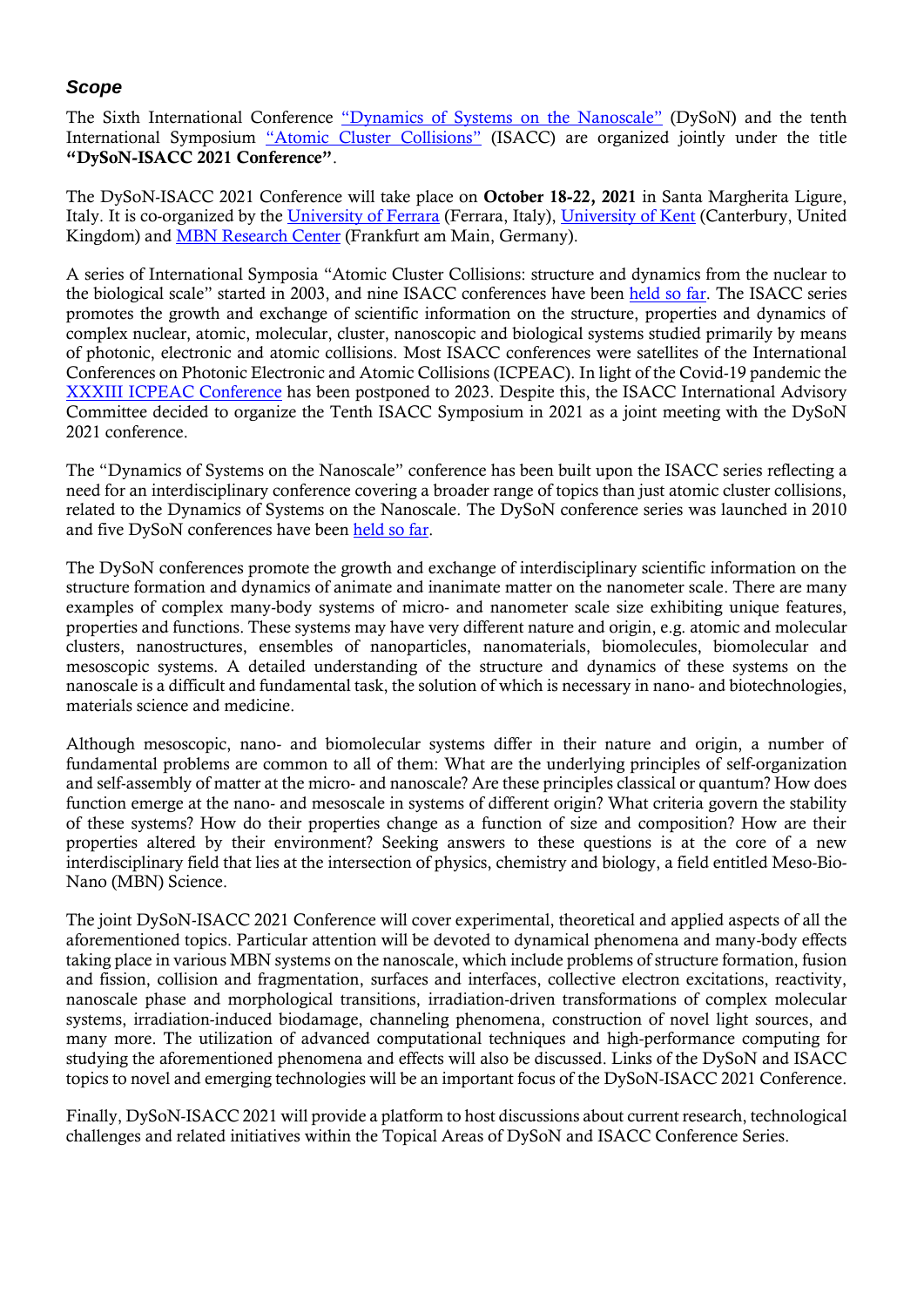## *Topical Areas of DySoN and ISACC:*

- Structure and dynamics of molecules, clusters and nanoparticles
- Cluster and biomolecular ensembles, composite systems
- Clustering, self-organization, phase and morphological transitions on the nanoscale
- Clustering in systems of various degrees of complexity
- Nanostructured materials, surfaces and interfaces
- Cluster structure and dynamics on a surface
- Reactivity and nanocatalysis
- Electron and spin transport in molecular systems
- Collision and radiation processes, fusion, fission, fragmentation
- Electron-, photon- and ion-cluster collisions
- Collision processes with biomolecules
- Radiation-induced chemistry
- Irradiation-driven transformations, damage and fabrication of MesoBioNano systems
- Propagation of particles through media
- Clusters and biomolecules in external fields: electric, magnetic, laser etc.
- Cluster and biomolecular research with Free Electron Lasers
- Biomedical and technological applications of radiation
- Related technologies: novel light sources, controlled nanofabrication, functionalized materials, etc.

#### *Important Dates*

Distribution of the first announcement February 01, 2021 Distribution of the second announcement July 30, 2021 Distribution of the third announcement  $October 01, 2021$ Deadline for early-bird registration August 15, 2021 Deadline for hotel reservation September 01, 2021 Deadline for abstract submission September 15, 2021

## *DySoN-ISACC 2021 Program*

*Monday, October 18 (DySoN-related sessions)*

| $10^{00} - 14^{00}$ | Participants registration                                                                                                                                                                                  |  |  |
|---------------------|------------------------------------------------------------------------------------------------------------------------------------------------------------------------------------------------------------|--|--|
| $14^{00} - 14^{15}$ | DySoN-ISACC 2021 Opening<br>Vincenzo Guidi, Nigel J. Mason and Andrey V. Solov'yov                                                                                                                         |  |  |
| $14^{15} - 15^{45}$ | Afternoon session I: Dynamics of systems on the nanoscale                                                                                                                                                  |  |  |
|                     | Andrey Solov'yov, MBN Research Center, Frankfurt am Main, Germany<br>Advances and challenges in computational multiscale modelling of MesoBioNano systems                                                  |  |  |
|                     | <b>Eleanor Campbell</b> , University of Edinburgh, Edinburgh, Scotland<br>Shake, Rattle and Roll: STM studies of Fullerenes                                                                                |  |  |
|                     | Beata Ziaja-Motyka, Center for Free-Electron Laser Science, DESY, Hamburg, Germany<br>Transitions in matter induced by intense X-ray radiation and their diagnostics                                       |  |  |
|                     |                                                                                                                                                                                                            |  |  |
| $15^{45} - 16^{15}$ | Coffee break                                                                                                                                                                                               |  |  |
| $16^{15} - 17^{45}$ | Afternoon session II: Structure and dynamics of molecules, clusters and nanoparticles                                                                                                                      |  |  |
|                     | Riccardo Ferrando, University of Genoa, Italy<br>Symmetry breaking and symmetry recovery in the growth of metal nanoparticles                                                                              |  |  |
|                     | Rodolphe Antoine, Institut Lumière Matière, Université Claude Bernard Lyon1, France<br>Tailoring the optical properties of gold catenane nanoclusters. Surface ligand, silver doping, and<br>self-assembly |  |  |
|                     | <b>Stefan Bromley, University of Barcelona, Spain</b><br>Understanding cosmic nanodust using molecular dynamics                                                                                            |  |  |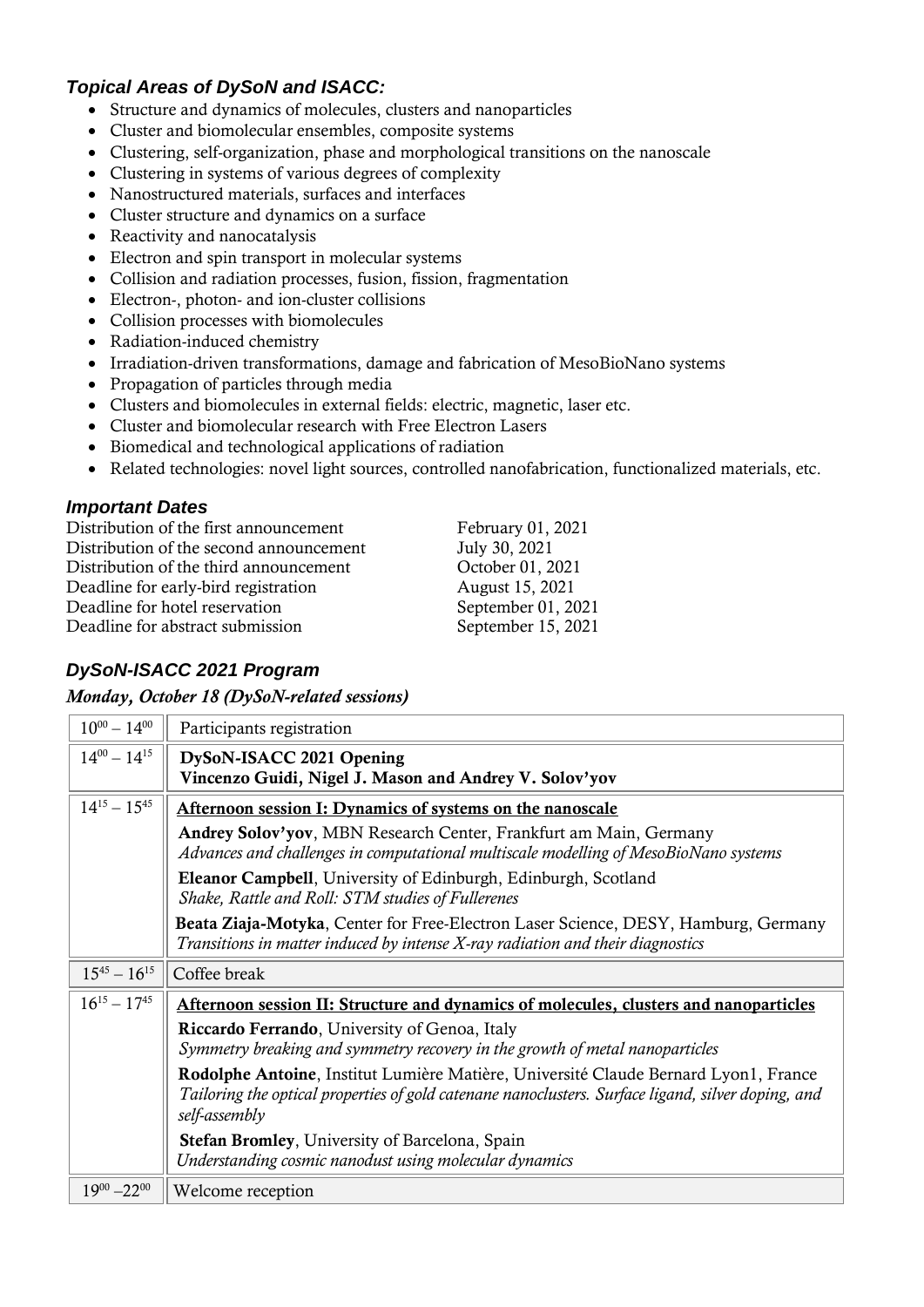*Tuesday, October 19 (DySoN-related sessions)*

| $9^{30} - 11^{00}$  | Morning session I: Cluster and biomolecular ensembles, composite systems                                                                                                                                                                                                                      |  |  |
|---------------------|-----------------------------------------------------------------------------------------------------------------------------------------------------------------------------------------------------------------------------------------------------------------------------------------------|--|--|
|                     | Ilko Bald, University of Potsdam, Potsdam, Germany<br>Novel nanoarchitectures for the monitoring of single molecules and plasmon induced chemical<br>reactions by surface-enhanced Raman scattering (SERS)                                                                                    |  |  |
|                     | Michael Mertig, Kurt-Schwabe-Institut für Mess- und Sensortechnik Meinsberg e.V. and<br>Technische Universität Dresden, Germany<br>Putting DNA origami-based nanostructures in stable motion                                                                                                  |  |  |
|                     | <b>Ilia Solov'yov</b> , Carl von Ossietzky University of Oldenburg, Oldenburg, Germany<br>Structure and dynamics of cryptochrome photoreceptors                                                                                                                                               |  |  |
| $11^{00} - 11^{30}$ | Coffee break                                                                                                                                                                                                                                                                                  |  |  |
| $11^{30} - 13^{00}$ | Morning session II: Irradiation-driven processes and technologies involving Meso-Bio-                                                                                                                                                                                                         |  |  |
|                     | Nano systems                                                                                                                                                                                                                                                                                  |  |  |
|                     | Nigel Mason / Perry Hailey, University of Kent, Canterbury, United Kingdom<br>Irradiation-driven transformations of ice deposits under astrochemical conditions                                                                                                                               |  |  |
|                     | Marco Beleggia, Technical University of Denmark, Lyngby, Denmark<br>Organic ice resist lithography                                                                                                                                                                                            |  |  |
|                     | Harald Plank, Graz University of Technology, Graz, Austria<br>3D nanoprinting via focused electron beams: principles and applications                                                                                                                                                         |  |  |
| $13^{00} - 14^{30}$ | Lunch                                                                                                                                                                                                                                                                                         |  |  |
| $14^{30} - 16^{00}$ | <b>Afternoon session I: Radiation-induced chemistry</b>                                                                                                                                                                                                                                       |  |  |
|                     | Pablo de Vera, European Centre for Theoretical Studies in Nuclear Physics and Related<br>Areas (ECT*), Trento, Italy<br>Irradiation driven molecular dynamics interfaced with Monte Carlo for detailed simulations of<br>focused electron beam induced deposition                             |  |  |
|                     | Alexey Prosvetov, MBN Research Center, Frankfurt am Main, Germany<br>Atomistic insights into metal nanostructure growth under focused electron beam irradiation                                                                                                                               |  |  |
|                     | Duncan Mifsud, University of Kent, Canterbury, United Kingdom<br>Sulphur astrochemistry in the laboratory: techniques to understand the formation of interstellar<br>and planetary Sulphur-bearing molecules                                                                                  |  |  |
| $16^{00} - 16^{30}$ | Coffee break                                                                                                                                                                                                                                                                                  |  |  |
| $16^{30} - 18^{00}$ | Afternoon session II: Structure and dynamics of molecules, clusters and nanoparticles                                                                                                                                                                                                         |  |  |
|                     | Filipe Ferreira da Silva, Universidade Nova de Lisboa, Caparica, Portugal<br>Electron interactions with HFC (R134a) refrigerant gas                                                                                                                                                           |  |  |
|                     | <b>Short presentations:</b>                                                                                                                                                                                                                                                                   |  |  |
|                     | Cesare Roncaglia, University of Genoa, Genoa, Italy<br>Structural transitions in metal nanoparticles: equilibrium-driven processes in Au and AuPd                                                                                                                                             |  |  |
|                     | Iva Falková, Institute of Biophysics of CAS, Brno, Czech Republic<br>Novel software based on artificial neural networks and deep learning for automatic analysis of<br>ionizing radiation-induced foci (IRIFs) and advanced analysis of their micro-morphological and<br>additional parameter |  |  |
|                     | Anders Frederiksen, Carl von Ossietzky University of Oldenburg, Oldenburg, Germany<br>Structural and dynamic traits of avian cryptochromes                                                                                                                                                    |  |  |
|                     | Gesa Grüning, Carl von Ossietzky University of Oldenburg, Oldenburg, Germany<br>The influence of dynamics degrees of freedom on spin relaxation in the European Robin<br>cryptochrome                                                                                                         |  |  |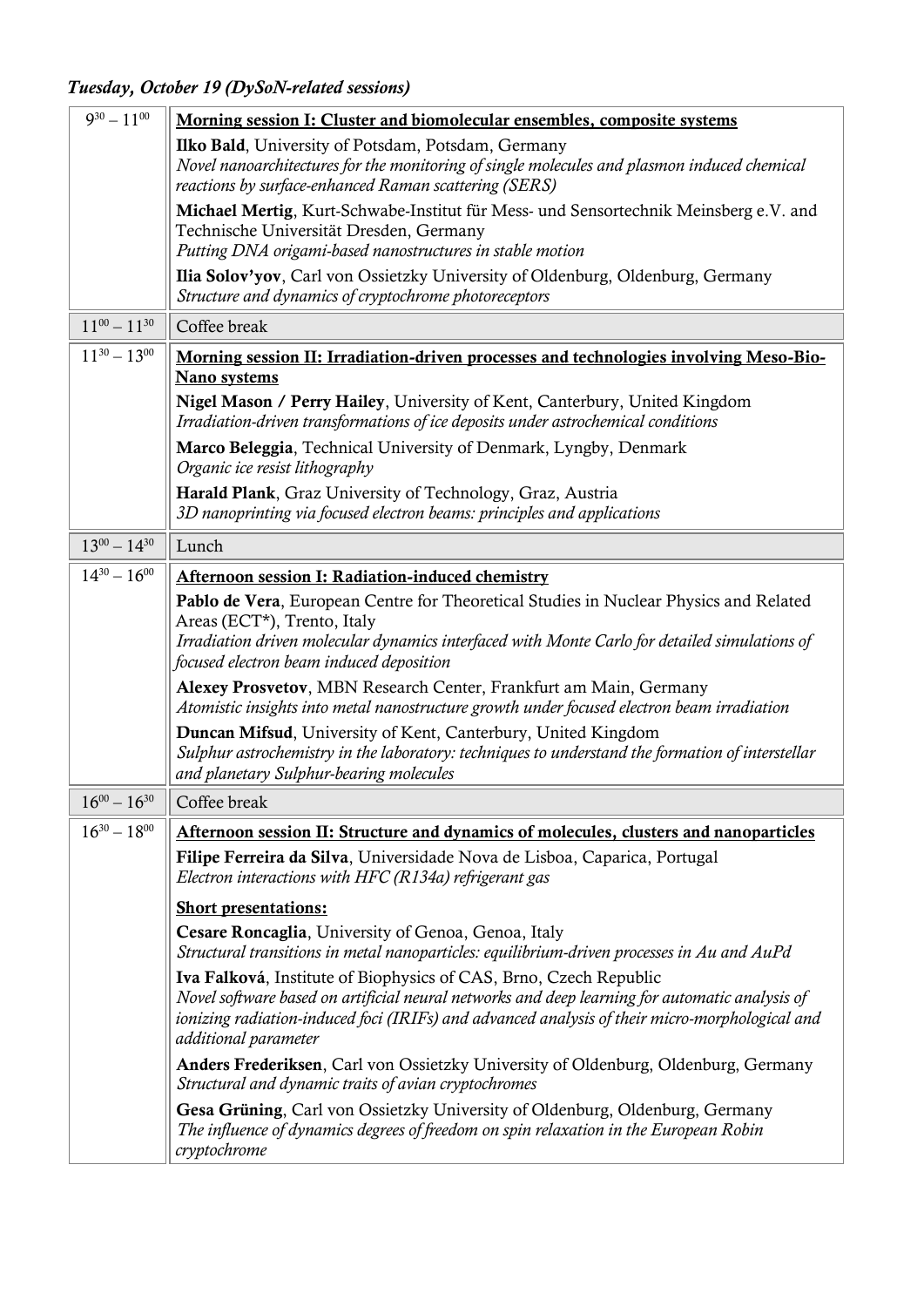*Wednesday, October 20 (DySoN-related sessions)*

| $9^{30} - 11^{00}$  | <u>Morning session I: Interaction of radiation with biomolecular systems: mechanisms and</u><br>applications                                                                                                                     |
|---------------------|----------------------------------------------------------------------------------------------------------------------------------------------------------------------------------------------------------------------------------|
|                     | <b>Simone Taioli</b> , European Centre for Theoretical Studies in Nuclear Physics and Related<br>Areas (ECT*), Trento, Italy<br>Ab initio informed Monte Carlo simulations of biologically relevant materials excitation spectra |
|                     | Marc Benjamin Hahn, Bundesanstalt für Materialforschung und -prüfung, Berlin, Germany<br>The change of DNA radiation damage upon hydration: In-situ observations by near-ambient-<br>pressure XPS                                |
|                     | Thomas Schlathölter, Zernike Institute for Advanced Materials, University of Groningen,<br>The Netherlands<br>Multiple valence electron detachment following Auger decay of inner-shell vacancies in gas-phase<br><i>DNA</i>     |
| $11^{00} - 11^{30}$ | Coffee break                                                                                                                                                                                                                     |
| $11^{30} - 13^{00}$ | Morning session II: Interaction of radiation with bio-systems: mechanisms and<br>applications                                                                                                                                    |
|                     | Martin Falk, Institute of Biophysics of the CAS, Brno, Czech Republic<br>Repair focus micro- and nano architecture in DSB repair efficiency and pathway selection                                                                |
|                     | Alexey Verkhovtsev, MBN Research Center, Frankfurt am Main, Germany<br>Lethal DNA damage caused by heavy ion-induced shock waves in cells                                                                                        |
|                     | Kate Ricketts, University College London, United Kingdom<br>Realising the potential of particle therapy and nanoparticle enhanced radiotherapy                                                                                   |
| $13^{00} - 13^{15}$ | Conference photo                                                                                                                                                                                                                 |
| $13^{15} - 14^{30}$ | Lunch                                                                                                                                                                                                                            |
| $14^{30} - 16^{00}$ | Afternoon session I: Propagation of particles through media                                                                                                                                                                      |
|                     | Andrei Korol, MBN Research Center, Frankfurt am Main, Germany<br>Crystal based gamma-ray light sources                                                                                                                           |
|                     | Hartmut Backe, Institute of Nuclear Physics, University of Mainz, Germany<br>Considerations on Channeling of charged particles in diamond, based on experiments, simulations,<br>and the Fokker-Planck equation                  |
|                     | Werner Lauth, Institute of Nuclear Physics, University of Mainz, Germany<br>Characterization of crystalline undulators at the Mainz Microtron MAMI                                                                               |
| $16^{00} - 16^{30}$ | Coffee break                                                                                                                                                                                                                     |
| $16^{30} - 18^{00}$ | Afternoon session II: Design and practical realization of novel gamma-ray crystal-based<br>light sources                                                                                                                         |
|                     | Marco Romagnoni, Università degli Studi di Milano, Milan, Italy<br>Advancement of bent crystals technology in high-energy particle accelerators                                                                                  |
|                     | Davide De Salvador, University of Padova, Italy<br>Pulsed laser melting processes for nanoscale doping and strain control                                                                                                        |
|                     | Thu Nhi Tran Thi, European Synchrotron Radiation Facility, Grenoble, France<br>Revealing single crystal quality by insight Diffraction Imaging technique                                                                         |
|                     |                                                                                                                                                                                                                                  |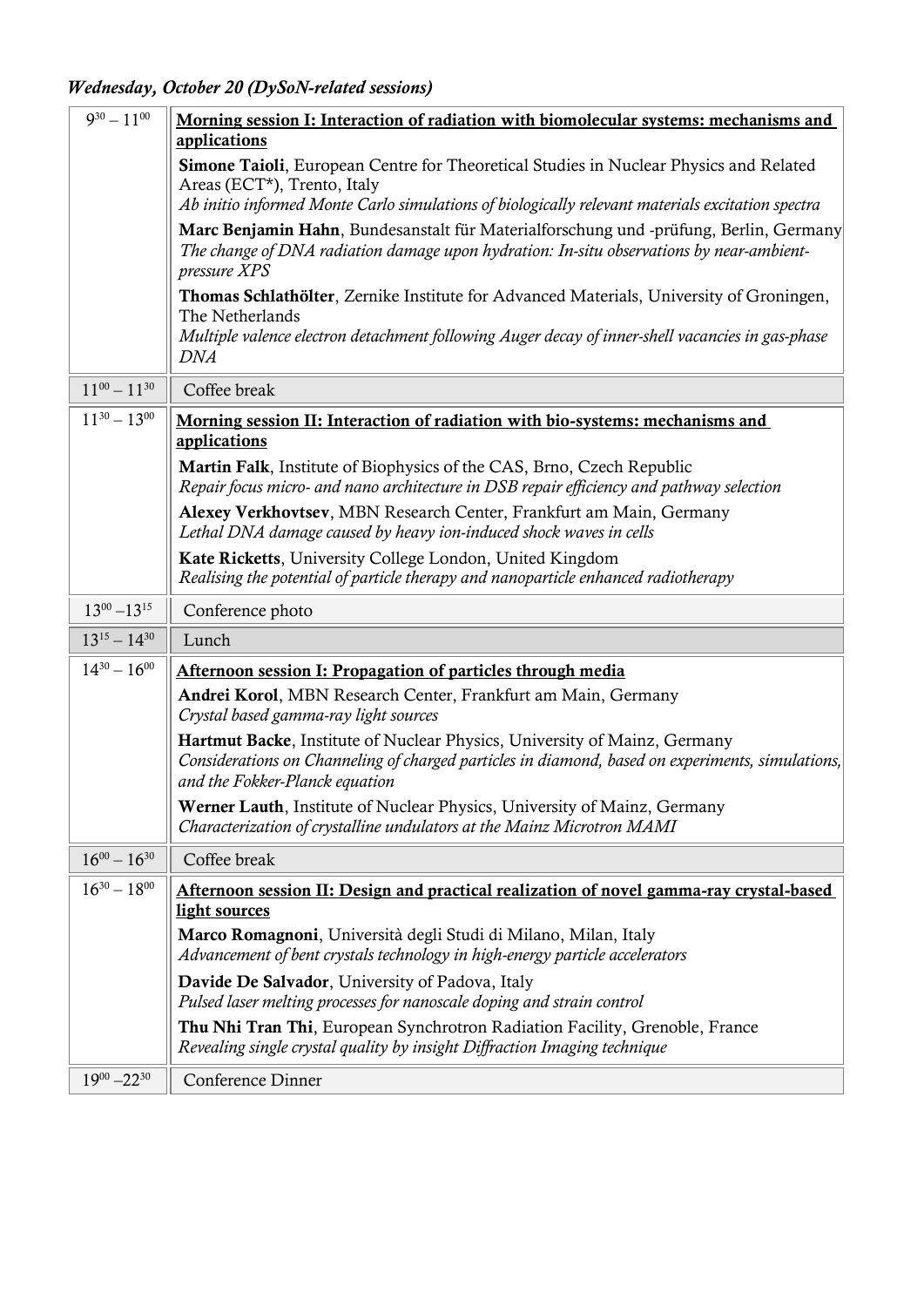*Thursday, October 21 (ISACC-related sessions)*

| $9^{30} - 11^{00}$  | Morning session I: Collision and radiation-induced processes                                                                                                             |  |  |
|---------------------|--------------------------------------------------------------------------------------------------------------------------------------------------------------------------|--|--|
|                     | Ilya Fabrikant, University of Nebraska-Lincoln, Nebraska, USA                                                                                                            |  |  |
|                     | Positronium collisions with molecules: Free-electron-gas model                                                                                                           |  |  |
|                     | Nektarios Papadogiannis, Hellenic Mediterranean University, Heraklion, Greece<br>Laser-generated ultrafast and coherent X-ray sources and their application in nanoscopy |  |  |
|                     | Eric Suraud, Université Paul Sabatier, Toulouse, France                                                                                                                  |  |  |
|                     | Towards the analysis of attosecond dynamics in complex systems                                                                                                           |  |  |
| $11^{00} - 11^{30}$ | Coffee break                                                                                                                                                             |  |  |
| $11^{30} - 13^{00}$ | Morning session II: Electron and photon cluster collisions                                                                                                               |  |  |
|                     | Juraj Fedor, J. Heyrovský Institute of Physical Chemistry, Czech Republic                                                                                                |  |  |
|                     | Statistical vs. non-statistical emission of electrons from hot anions                                                                                                    |  |  |
|                     | Himadri Chakraborty, Northwest Missouri State University, Maryville, USA                                                                                                 |  |  |
|                     | Ultrafast relaxation of photoexcited "hot" electrons in fullerene materials                                                                                              |  |  |
|                     | Hassan Abdoul-Carime, University of Lyon, France                                                                                                                         |  |  |
|                     | Reaction in selected molecular films induced by low energy electrons                                                                                                     |  |  |
| $13^{00} - 14^{30}$ | Lunch                                                                                                                                                                    |  |  |
| $14^{30} - 16^{00}$ | Free time / Conference walk through the town (optional)                                                                                                                  |  |  |
| $16^{00} - 16^{30}$ | Coffee break                                                                                                                                                             |  |  |
| $16^{30} - 18^{00}$ | Afternoon session I: Cluster-molecule interactions, reactivity and nanocatalysis                                                                                         |  |  |
|                     | Vincenzo Guidi, University of Ferrara, Italy                                                                                                                             |  |  |
|                     | An operando FTIR to monitor the reaction mechanism of adsorbed molecular species in                                                                                      |  |  |
|                     | chemoresistive devices                                                                                                                                                   |  |  |
|                     | Andrew Wheatley, University of Cambridge, United Kingdom<br>On the potential of immobilizing active species for energy and sensing applications                          |  |  |
|                     | Shiv Khanna, Virginia Commonwealth University, Richmond, USA                                                                                                             |  |  |
|                     | Metal-chalcogenide superatoms for nano p- n- junction with tunable band gaps, adjustable band<br>alignment, and light harvesting                                         |  |  |

## *Friday, October 22 (ISACC-related sessions)*

| $9^{30} - 11^{00}$  | <u>Morning session I: Structure and dynamics of molecules, clusters and nanoparticles</u>                                                             |  |  |
|---------------------|-------------------------------------------------------------------------------------------------------------------------------------------------------|--|--|
|                     | Sascha Schäfer, Carl von Ossietzky University, Oldenburg, Germany<br>Probing ultrafast nanoscale dynamics by femtosecond electron imaging             |  |  |
|                     | Sadia Bari, Deutsches Elektronen-Synchrotron (DESY), Hamburg, Germany<br>Soft X-ray spectroscopy of peptides and porphyrins                           |  |  |
|                     | Malgorzata Smialek-Telega, Gdansk University of Technology, Poland<br>What happens if phenol meets toluene?                                           |  |  |
| $11^{00} - 11^{30}$ | Coffee break                                                                                                                                          |  |  |
| $11^{30} - 13^{15}$ | <u>Morning session II: Structure and dynamics of nanosystems (short presentations)</u>                                                                |  |  |
|                     | Jonathan Hungerland, Carl von Ossietzky University of Oldenburg, Oldenburg, Germany<br>Phase transition of alanine polypeptides in water              |  |  |
|                     | Maja Hanić, Carl von Ossietzky University of Oldenburg, Oldenburg, Germany<br>Structural and dynamic characterization of avian cryptochrome 4         |  |  |
|                     | Diana Nelli, University of Genoa, Genoa, Italy<br>From kinetic trapping to equilibration in the coalescence of elemental and bimetallic nanoparticles |  |  |
|                     | Georg Manthey, Carl von Ossietzky University of Oldenburg, Oldenburg, Germany                                                                         |  |  |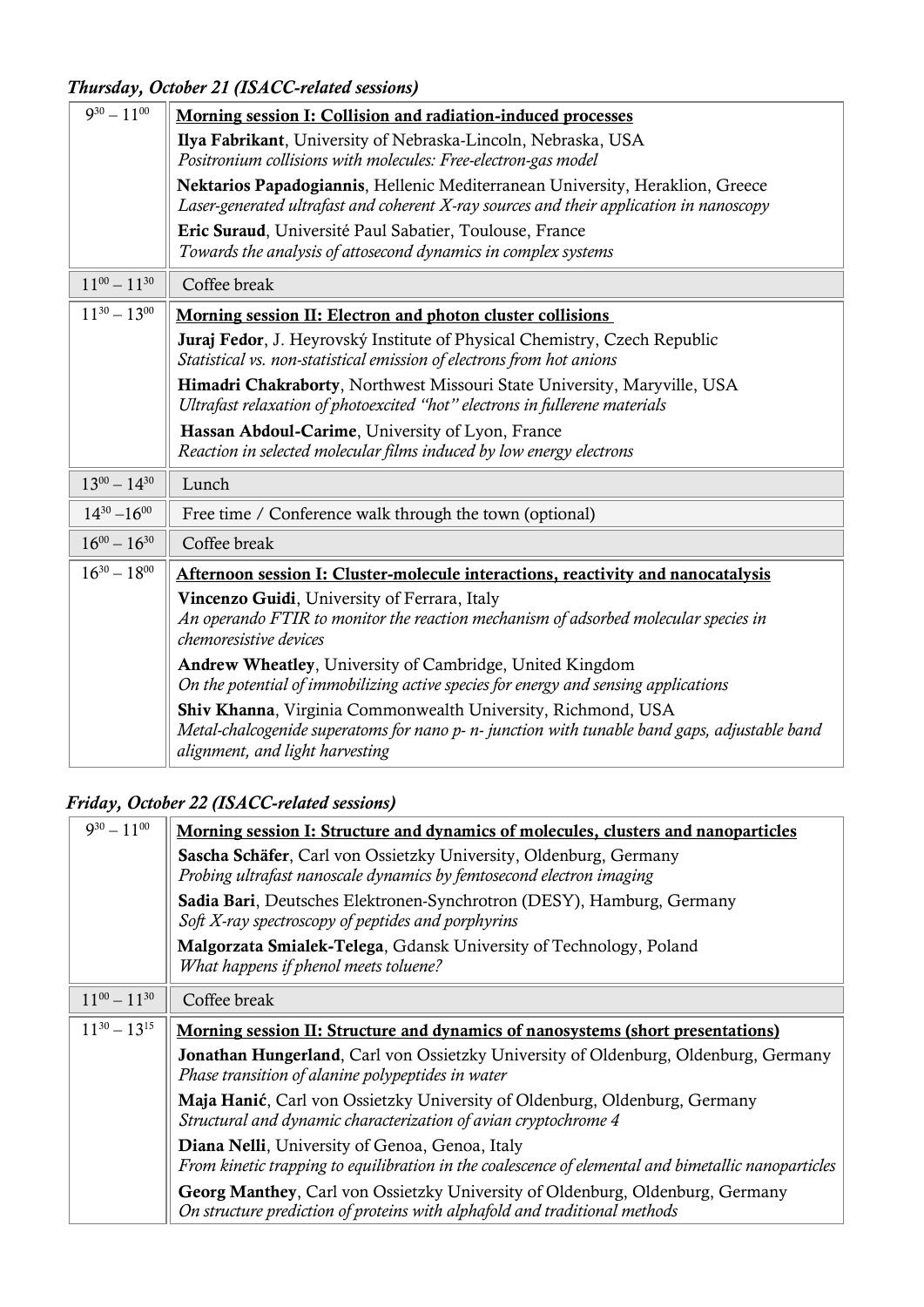|                     | El Yakout El Koraychy, University of Genoa, Genoa, Italy<br>Microscopic formation mechanisms of multiply twinned gold nanoparticles from tetrahedral seed<br>Fabian Schuhmann, Carl von Ossietzky University of Oldenburg, Oldenburg, Germany<br>Computational approach for 3D reconstruction of missing protein fragments |
|---------------------|----------------------------------------------------------------------------------------------------------------------------------------------------------------------------------------------------------------------------------------------------------------------------------------------------------------------------|
|                     | Siu Ying Wong, Carl von Ossietzky University of Oldenburg, Oldenburg, Germany<br>Cryptochrome magnetoreception: Four tryptophans could be better than three                                                                                                                                                                |
| $13^{15} - 13^{30}$ | Final Discussion and DySoN-ISACC 2021 Closing                                                                                                                                                                                                                                                                              |

#### *Topical Issue of the European Physical Journal D*

A Topical Issue **"Dynamics of Systems on the Nanoscale (2021)"** will be launched in the **[European Physical](https://epjd.epj.org/)  [Journal D:](https://epjd.epj.org/) Atomic, Molecular, Optical and Plasma Physics**. The main scope of this topical issue will be to present recent advances and perspectives in this highly interdisciplinary field of modern research. It will include regular articles, as well as review and colloquium papers.

**This Topical Issue will be opened to the entire research community** working in the DySoN and ISACC topical areas and will not restricted to the participants of the DySoN-ISACC 2021 Conference. All conference participants are encouraged to submit their novel results to this Topical Issue.

The deadline for manuscript submission is March 31, 2022. Guest Editors are Prof. Vincenzo Guidi, Prof. Nigel Mason, Dr. Alexey Verkhovtsev and Prof. Andrey Solov'yov.

#### *Conference Venue and Travel Information*

The Conference will be hosted by [Best](https://www.reginaelena.it/en/home-page.aspx)  [Western Hotel Regina Elena,](https://www.reginaelena.it/en/home-page.aspx) Lungomare Milite Ignoto 44, 40128 Santa Margherita Ligure, Italy. The hotel is located on the seafront that connects **Santa Margherita Ligure** to **Portofino**, among the **Regional Natural Park** and the Tigullio Gulf and **the Marine Protected Area** of Portofino.

Santa Margherita Ligure is a municipality in the Italian region Liguria, located about 35 kilometers southeast of Genoa, in the area traditionally known as Tigullio. The town is known for Castello di Santa Margherita Ligure, built by the Republic of Genoa in 1550 as a defense against the



increasing attacks of North African pirates, as well as for Villa Durazzo - a complex that includes two patrician villas, a  $16<sup>th</sup>$ -century castle and a  $17<sup>th</sup>$ -century park.

The information on how to reach the conference venue can be found [here.](https://www.reginaelena.it/en/map-directions.aspx) The hotel is located about 35 km away from the Genoa Airport, 150 km from the Pisa Airport and about 220 km from Milan-Malpensa and Milan-Bergamo airports. Santa Margherita Ligure train station is operated by Trenitalia, see [here](https://www.trenitalia.com/en.html) for prices and schedule. The venue can also be reached by car from A12 highway (exit Rapallo).

#### *Financial support*

A limited number of bursaries (300 Euros each) will be provided by the Sir John and Lady Mason Academic Trust for Early Career Researchers defined as Masters students doing research projects, PhD students and early postdocs (up to 3 years after PhD). Recipients of bursaries must have an abstract accepted either as oral or poster presentation.

Reduced registration fee of **550 €** for the whole DySoN-ISACC conference will be offered to the members of [the Virtual Institute of Nano Films \(VINF\).](http://www.vinf.eu/)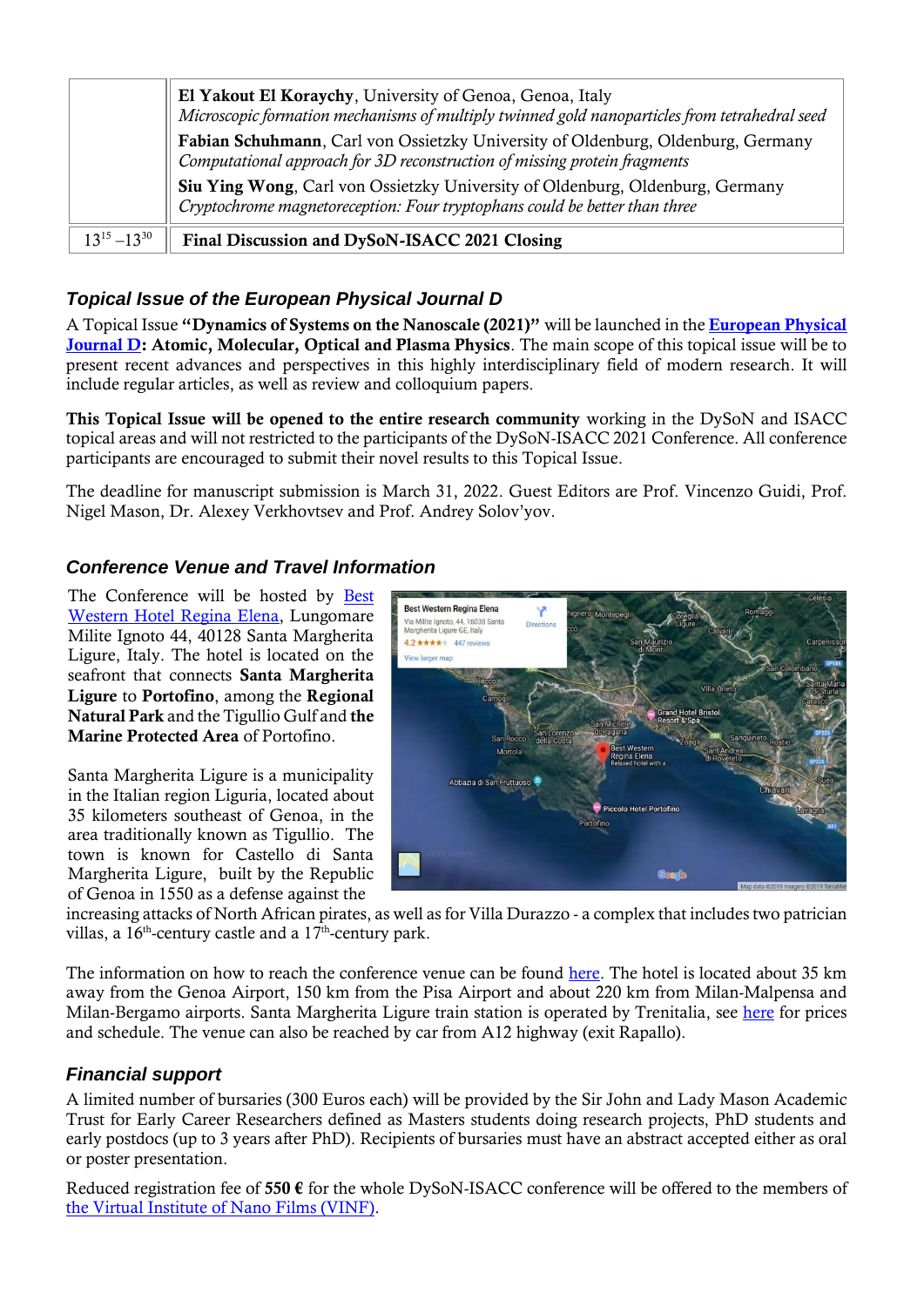## *Best presentation prize for Early Career Researchers*

Thanks to one of our sponsors, Springer Verlag, we are organizing a competition for the best presentation prize for Early Career Researchers. The prize will consist of a certificate and an economic reward.

## *Registration*

Late registration is still possible under the following conditions:

|                                             | Conference fee<br>(regular/students) |
|---------------------------------------------|--------------------------------------|
| DySoN-related sessions only (October 18-20) | $450 \notin / 350 \in$               |
| ISACC-related sessions only (October 21-22) | $400 \notin 7300 \in$                |
| Whole conference (October 18-22)            | $600 \notin 7450 \in$                |

The fee covers the book of abstracts, coffee breaks, lunches, the conference reception, and the conference dinner.

The fee for accompanying persons is **100€**, which includes the conference reception and the conference dinner. Optionally, accompanying persons can also book lunches for the price of 35  $\epsilon$  per lunch.

The payment to the order of "DySoN-ISACC 2021" can be made **by bank transfer** to

| Bank Account Name:     | MBN Research Center gGmbH               |
|------------------------|-----------------------------------------|
| Bank Name:             | Deutsche Bank                           |
| <b>Branch Address:</b> | Hauptstr. 5, 61462 Koenigstein, Germany |
| IBAN:                  | DE15500700240137588000                  |
| BIC:                   | <b>DEUTDEDBFRA</b>                      |

Please quote your **NAME** and **DYSON-ISACC** on the transfer. Please ensure there are NO charges to us.

If you need an invoice for the payment or you want to pay with **a credit card**, please send a short email to [dyson.conference@gmail.com.](mailto:dyson.conference@gmail.com)

## *Accommodation*

Please book accommodation directly with the [Best Western Hotel Regina Elena.](https://www.reginaelena.it/en/home-page.aspx)

## *Travel Rules*

Please consult [the webpage of the Italian Ministry of Health](https://www.salute.gov.it/portale/nuovocoronavirus/dettaglioContenutiNuovoCoronavirus.jsp?lingua=english&id=5412&area=nuovoCoronavirus&menu=vuoto) regarding the actual travel rules to Italy (English version is available).

## *DySoN-ISACC International Advisory Committee*

- Andrey V. Solov'yov (MBN Research Center, Frankfurt am Main, Germany) **- IAC Chair**
- Ilko Bald (University of Potsdam, Germany)
- Catherine Bréchignac (Laboratoire Aime Cotton, CNRS, Orsay, France)
- Michel Broyer (University of Lyon, France)
- Jean-Patrick Connerade (Imperial College London, London, UK)
- Franco Gianturco (The University of Innsbruck, Austria)
- Vincenzo Guidi (University of Ferrara, Italy)
- Bernd Huber (Centre Interdisciplinaire de Recherche Ions Lasers, CIRIL GANIL, Caen, France)
- Julius Jellinek (Argonne National Laboratory, Argonne, Illinois, USA)
- Shiv Khanna (Virginia Commonwealth University, Richmond, USA)
- Nigel Mason (University of Kent, Canterbury, UK)
- Thomas Möller (Institut für Optik und Atomare Physik, TU, Berlin, Germany)
- Jefferson Shinpaugh (East Carolina University, Greenville, USA)
- Ilia Solov'yov (Carl von Ossietzky University, Oldenburg, Germany)
- Eric Suraud (Université Paul Sabatier, Toulouse, France)
- Eugene Surdutovich (Oakland University, Rochester, Michigan, USA)